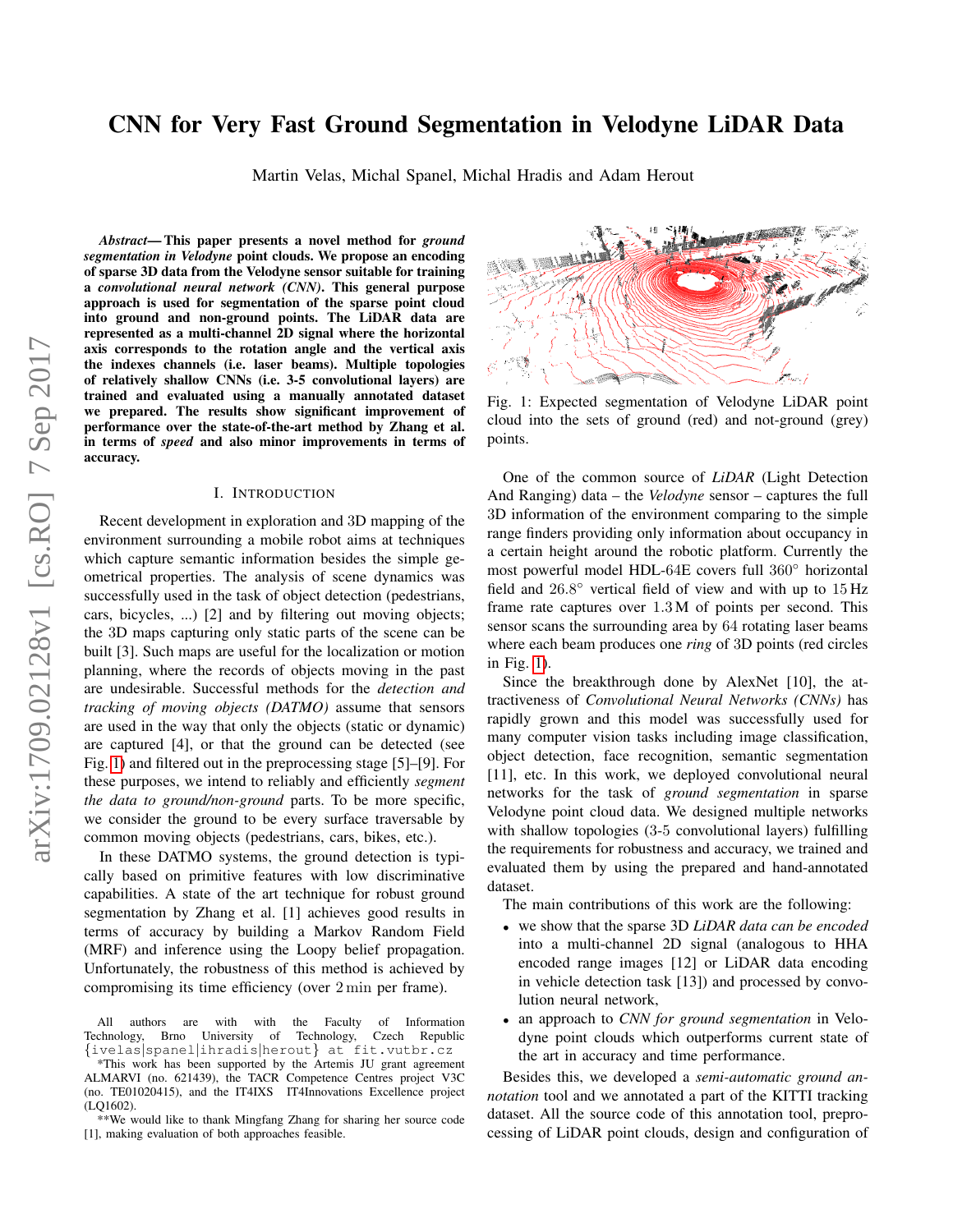trained convolutional networks, as well as annotated ground truth data are publicly available<sup>[1](#page-1-0)</sup>.

# II. RELATED WORK

As mentioned above, we define the ground as a surface traversable by common moving objects. A similar traversability estimation for an outdoor robot was performed using geometric features (extracted from stereo-vision) and texture features (from RGB images) [14]. By clustering, the labels are assigned to the parts of surrounding environment. Compared to our approach, this method requires explicit feature specification and different type of input data – stereo RGB vision, IMU and motor current sensor.

Convolutional networks were deployed for learning rich descriptors of RGB-D data [12] useful for the per-pixel object detection. The input of network encodes horizontal disparity (equivalent to the range), height and normals angle. Our work proposes a similar type of encoding suitable for processing the sparse LiDAR data. Since the normals can not be robustly estimated in these data rather the angles are not used.

Simultaneously with our work, Baidu research team [13] proposed similar encoding of sparse LiDAR data into 2D matrices for the vehicles detection by convolutional neural networks. The difference of proposed encoding in out work is polar bin aggregation of LiDAR points (described in Sec. [III-](#page-2-0)[A\)](#page-2-0) to improve the stability of prediction.

Many DATMO (detection and tracking of moving objects) methods segment and filter out the ground measurements from LiDAR data in a preprocessing stage [5]–[9], [15], [16]. Primitive features with low discriminative capabilities are used: mean or variance of measured height in a certain small area, or changes in the elevation between the rings in Velodyne data.

More traditional DATMO methods operate over data from simple laser rangefinders [4], assuming the measurements provided by LiDAR positioned approximately parallel to the ground surface capturing only the upright (moving and/or static) objects and not the ground. Over such data, the occupancy grid can be built and detection of movement is performed by particle filtering.

When data from multiple laser sensors including Velodyne 3D LiDAR are fused [9], building the occupancy grid starts to be an issue, since the sensors cover a significantly larger area including the ground. The ground measurements must be recognized and filtered out in order to build a valid occupancy grid representing free space, the space occupied by obstacles and currently unobserved areas. For sake of effectivity, the authors [9] selected a computationally inexpensive approach, when all measurements within a certain height range are considered to be ground. Besides the sensitivity to selection of optimal thresholds, the robustness/repeatability of such approach is far from the optimal (see Fig. [2\)](#page-1-1).

The motion detection generalized to motion field estimation [5] in a polar grid benefits from the large area covered by

<span id="page-1-1"></span>

Fig. 2: Different results of ground segmentation methods. top: Simple height thresholding can not deal with terrain elevation; middle: Loopy belief propagation [1] produces incorrect results when objects are close to the sensor; bottom: our method.

the Velodyne LiDAR scanner. The same preprocessing step as in the previously mentioned work  $-$  i.e. the ground detection and filtering – is performed as well. Using the simple thresholding, this method shares the same disadvantages. The areas (polar grid cells) fulfilling at least one of the following conditions are considered to be ground: the average height fits an exactly defined range, the standard deviation of the height is below a certain threshold, or the difference between the minimal and the maximal height inside the cell is below another threshold. A very similar approach with just small modifications was used by Asvadi et al. [8] in a DATMO system operating over a regular orthogonal grid. The area within one grid cell is considered to be ground if both the mean height and the standard deviation of the heights fit below a predefined threshold.

Other approaches analyse changes in the elevation in order to segment ground in Velodyne LiDAR scans [7], [15], [16]: each vertical slice, consisting of all the points captured at exactly the same moment by all laser rays, is analysed separately. Three points  $A, B, C$  from adjacent the sum of two vectors  $\overrightarrow{AB}$  and  $\overrightarrow{BC}$ . If the dot product of these (normalized) vectors is above a certain threshold, the significant change of elevation  $-$  the breakpoint  $-$  is found. The breakpoint forms the border between the ground part (points between the sensor and the breakpoint) and an obstacle (points behind the breakpoint). Besides the lack of robustness, this approach does not allow to reason about the space behind the first obstacle where the ground can be observed again.

Analysis of the range difference between two adjacent Velodyne rings (Fig. [3\)](#page-2-1) was also used for the ground segmentation [6] in LiDAR data. On an ideal flat horizontal surface, the expected range difference  $e_i$  between two adjacent rings can be computed, assuming the height and the vertical angle

<span id="page-1-0"></span><sup>1</sup>https://www.github.com/to-be-added-after-acceptance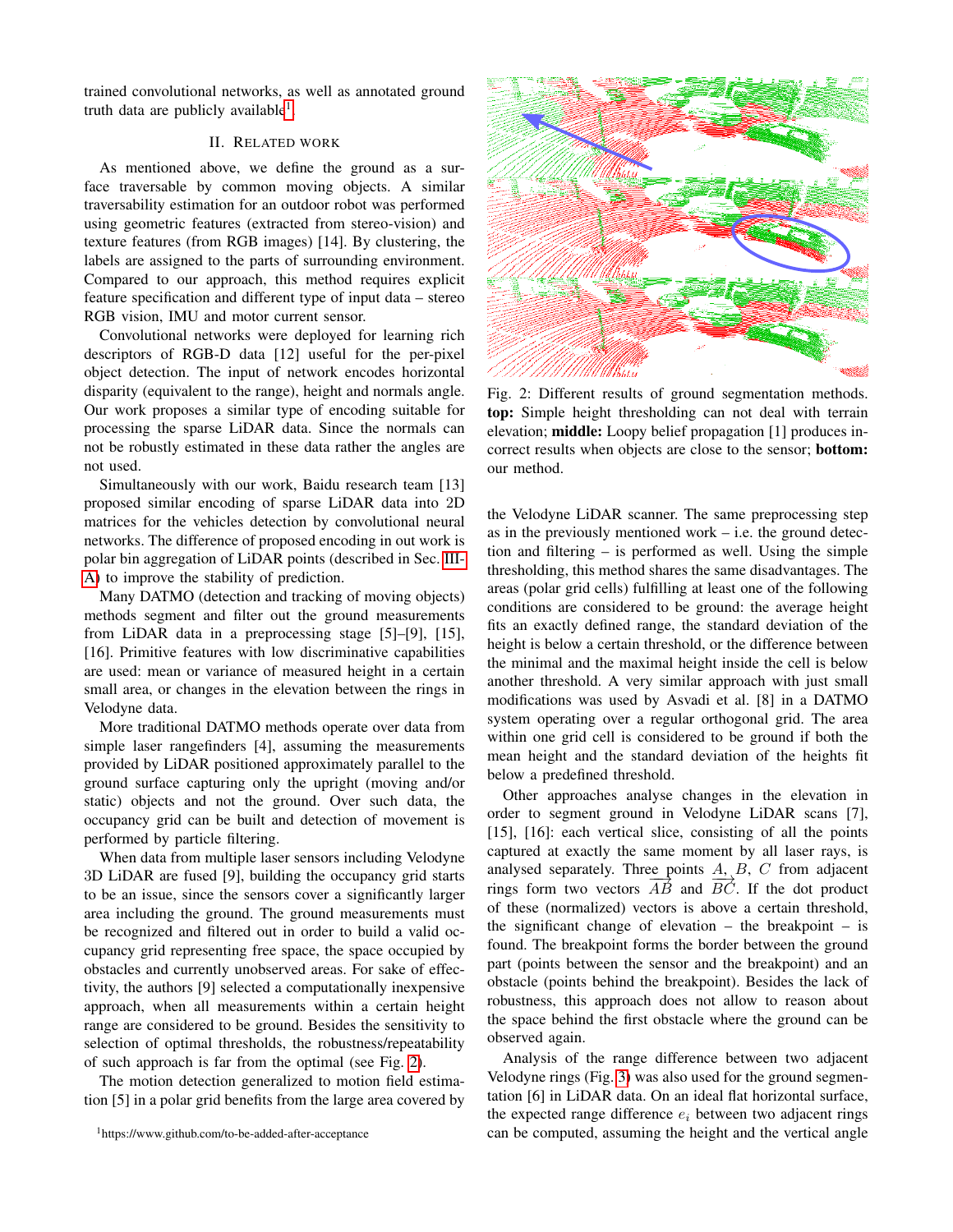<span id="page-2-1"></span>

Fig. 3: Ground detection by comparison of expected range difference  $e_i$  with observed difference  $o_i$ . Since  $e_4 - o_4 > th$ , the border between the obstacle and the ground is found [6].

of each laser beam is known. This range difference decreases with increasing elevation of the surface. At the ideal vertical obstacle, this difference becomes zero.

Besides the previously mentioned DATMO methods, the ground detection and filtering plays important role in the point cloud registration by scan segments matching [17]. As a preprocessing step, the ground points are also detected by thresholding the mean and the variance of vertical height withing the cells of voxel grid [18].

The lack of accuracy and robustness of previously mentioned methods, mostly caused by the fixed thresholding of simple features with low discriminative power, was overcome by the inference in *Markov Random Field (MRF)* [1]. Although the introduced 3D volumetric grid is built in a similar way as the 2D occupancy grids are, by estimation of the slope in each vertical slice, the final segmentation to ground/obstacle is not made directly. First, based on the slope detected, the points are categorized as unknown, probably ground, probably obstacle, and probably obstacle borders. This categorization implies the initial cost assigned to each volumetric element of the regular 3D polar grid. The key improvement is done by Loopy Belief Propagation inference in order to estimate ground height within a certain region. All measurements within this region with a smaller height are considered to be the ground points. The rest is classified as non-ground. Unfortunately, the robustness of this method is achieved by compromising its time efficiency. In our experiments with the original MATLAB implementation kindly provided by the authors, the processing of a single Velodyne HDL-64E frame takes approximately 145 seconds.

The key improvement of our method is reduction of the time required for the ground segmentation process to the fraction of the time required by Loopy Belief Propagation [1] while obtaining outperforming results in terms of accuracy as well. Processing of a single Velodyne frame by our *L05+deconv* network takes 140 ms on average using only CPU. By using GPU (GeForce GTX 770), the processing time is further reduced to 7 ms per frame.

# III. PROPOSED GROUND SEGMENTATION METHOD

The goal of our method is to assign a *binary label ground/not-ground* [\(1\)](#page-2-2) to each 3D point  $p \in P$  measured by the LiDAR sensor. These point cloud's elements are represented by 3D coordinates, originating at the LiDAR sensor position, accompanied by the laser intensity reading and the ring ID which identifies the source laser beam which was used to measure the point  $p = [p_x, p_y, p_z, p_i, p_r]$ . Since

<span id="page-2-4"></span>

Fig. 4: Transformation of the sparse Velodyne point cloud into the multi-channel dense matrix. Each row represents measurements of a single laser beam done during one rotation of the sensor. Each column contains measurements of all 64 laser beams captured at a specific rotational angle at the same time.

we do not assign the ground label to each LiDAR point separately, we solve the assignment [\(2\)](#page-2-2) of binary labels to all the points jointly.

<span id="page-2-2"></span>
$$
g: \mathbf{P} \to \{0, 1\} \tag{1}
$$

$$
G: \mathbb{P} \to \{0,1\}^{|P|}, \quad P \in \mathbb{P} \tag{2}
$$

# <span id="page-2-0"></span>*A. Encoding Sparse* 3*D Data Into a Dense* 2*D Matrix*

In order to process the Velodyne LiDAR data by a convolutional neural network, we *encode* [\(3\)](#page-2-3) the original *sparse point cloud* P into a multi-channel *dense matrix* M. The original 3D data are treated as a 2D signal in the domain of the ring (the ID of the source laser beam) and the horizontal angle, as illustrated in Fig. [4.](#page-2-4) The size of the resulting matrix  $M$  depends on the number of rings in the LiDAR frame (i.e. number of laser beams used) and the sampling rate  $R$  of the horizontal angle. In our experiments, we used Velodyne LiDAR HDL-64E with 64 rays and resolution  $R = 1^\circ$ .

<span id="page-2-3"></span>
$$
G(P) = \tilde{G}(M), \quad M = \mathcal{E}(P) \tag{3}
$$

First, the point cloud is aggregated into the polar bins  $b_{r,c}$  [\(6\)](#page-3-0) analogous to our previous work [19]. All the points assigned to the same bin share the same ring ID  $r$  (points captured by the same laser beam) and fit into the same polar cone  $c = \varphi(p)$  [\(7\)](#page-3-1), computed according to the horizontal angle of the point. Each polar bin is encoded into the element  $m_{r,c}$  of matrix M in the r-th row and c-th column [\(4\)](#page-3-2). Since multiple points fall into the same bin (the horizontal representation of our encoding is coarser than original Velodyne resolution), a single representative is found as the average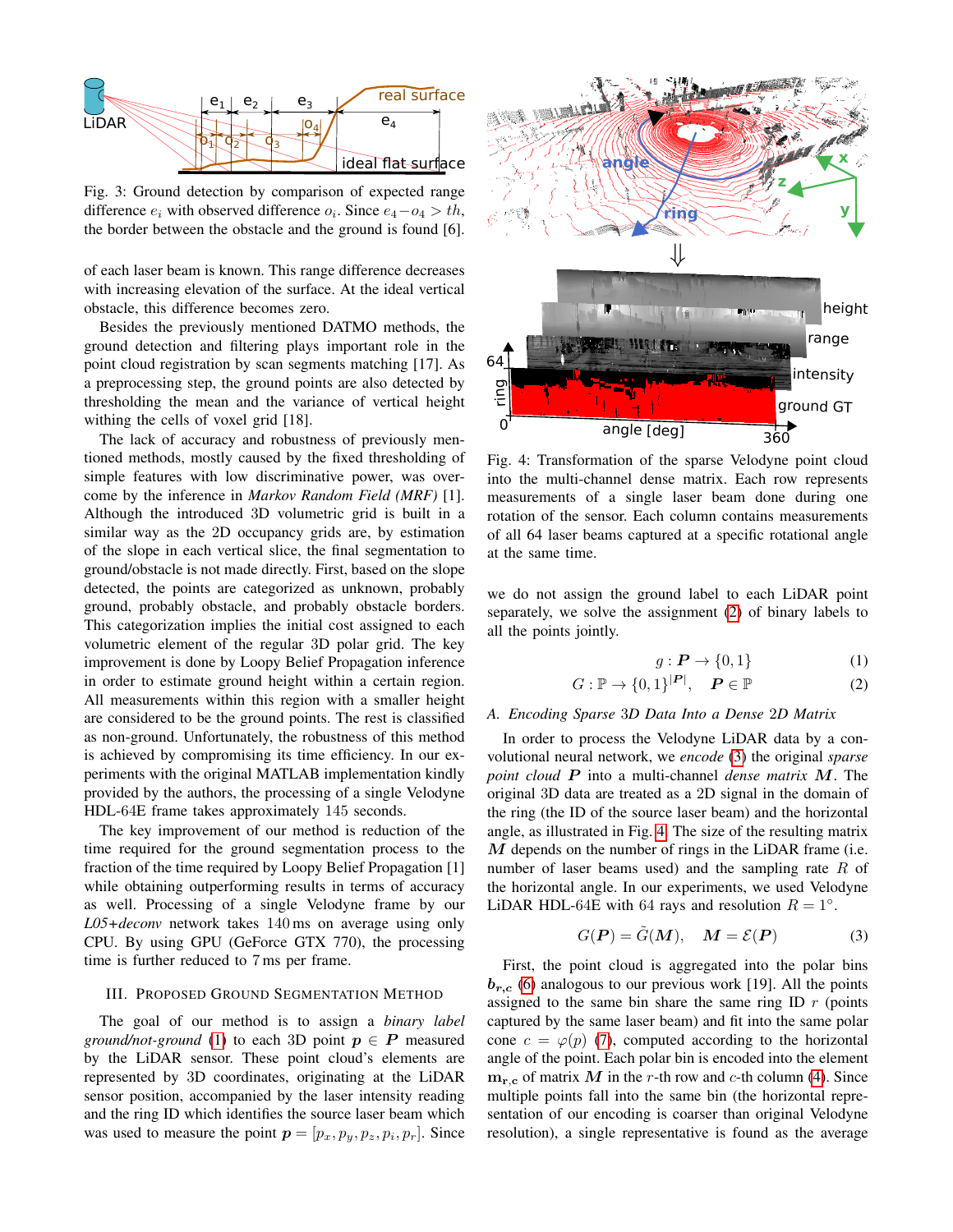<span id="page-3-6"></span>

Fig. 5: Flooding the human made annotation from seed points along the ring. The ground points are red. When the breakpoint is found (first of blue not-ground points), the flooding is stopped.

[\(5\)](#page-3-3). Moreover, since the horizontal index in the matrix M encodes the rotational angle in the 3D horizontal  $XZ$  plane, we can reduce the number of channels by replacing XZ coordinates  $p_x, p_z$  by depth value  $d = ||p^x, p^z||_2$  (range) without loss of any information.

$$
\boldsymbol{m}_{r,c} = \varepsilon(\boldsymbol{b}_{r,c})
$$
\n
$$
\sum \left[ p^y, \left\| p^x, p^z \right\|_2, p^i \right]
$$
\n(4)

ε(br,c) = p∈br,c |br,c| (5)

$$
\mathbf{b}_{r,c} = \{ p \in \mathbf{P} \mid p_r = r \wedge \varphi(p) = c \} \tag{6}
$$

$$
\varphi(p) = \left\lfloor \frac{\operatorname{atan}(\frac{p_z}{p_x}) + 180}{\frac{360}{R}} \right\rfloor \tag{7}
$$

In case of empty bins (e.g. no measurement exists in this area due to the sensor limits), the value in the matrix  $M$  is linearly interpolated from the neighbourhood.

#### *B. Training Dataset*

The most serious issue in development of the proposed system was the lack of training data, especially missing annotations of ground data in the Velodyne scans. The developement of KITTI Semantic Segmentation dataset<sup>[2](#page-3-4)</sup> is still a work in progress and only small subsets are available for now. The only annotations relevant to our task were created by Richard Zhang [20] in his work on semantic segmentation of urban scenes. However, in this work, the LiDAR point clouds were used only as a supplementary data and annotations were prepared for RGB camera images in the first place. These annotations were probably back-projected into the LiDAR frames and spread across consequent frames what caused serious inaccuracies in the ground annotations and made these data unfit for our training and testing.

Therefore we prepared a *semiautomatic tool for ground* annotation in [3](#page-3-5)D Velodyne data<sup>3</sup>. Using a pen-like drawing tool, the user highlights certain ground points as ground seed points  $p<sup>s</sup>$ . From these points, the annotation *automatically floods* along the ring until a breakpoint  $p<sup>b</sup>$  is found (see Fig. [5\)](#page-3-6). The breakpoint is defined as the first point where the height difference with respect to the previous point  $|p_y^b |p_y^{i-1}| > t_1$ , or with respect to the seed point  $|p_y^b - p_y^s| > t_2$ , is above a respective threshold. When annotating the dataset,

we found the values  $t_1 = 3$  cm and  $t_2 = 7$  cm work best saving annotator's time and reducing manual changes.

Using this tool, we prepared *accurate annotations of ground* in 3D LiDAR data for a subset of KITTI Tracking Dataset – the same data as was annotated by [20] in RGB images. The subset consists of 8 data sequences taken at different places of urban and suburban environment. In total, there are 252 frames captured in 1 s interval. We randomly split these frames into training and evaluation set in 70 : 30 ratio.

Since the amount of available annotated data is quite small, we prepared automatic artificial annotations of the rest of the KITTI Tracking Dataset (19 k frames) by thresholding simple features like the mean and the variance of height, the distance and the elevation differences between rings as used in the previous works [5]–[9], [15], [16]. These artificial annotations are used for CNNs pretraining whose resulting parameters are used as initial weights of convolutional kernels for further training on human annotated data.

<span id="page-3-3"></span><span id="page-3-2"></span><span id="page-3-0"></span>We also tried to use data augmentation and generate the artificial 3D LiDAR data automatically. Unfortunately this approach proved to be infeasible, since the available 3D models are not detailed enough, lack the structure information and substitute this 3D structure (trees, bushes, curbs, etc.) by texturing the flat surfaces.

# <span id="page-3-1"></span>*C. Topology and Training of the Proposed Networks*

Because of the small amount of annotated training data, we used *shallow CNN architectures* only. The networks are fully convolutional. They consists of convolution and deconvolution layers with ReLU non-linearities. Gradient descent is used as the optimization method for the training. The most interesting and successful topologies we experimented with are presented in Fig. [6.](#page-4-0)

The multi-channel matrix  $M$ , obtained by the encoding described in [III-A,](#page-2-0) is the input of all the proposed networks. The probability of being ground point  $p_q = p(g(\mathbf{p}) = 1)$ is estimated for each pixel of this matrix. Therefore, the output of all networks has the same size as the input matrices except the number of channels. The output channels represent probabilities  $p_g$  and  $1 - p_g$  since the softmax function is applied to the output.

The presented architectures differ in the type and number of layers used, dimension of convolutional kernels, and in the number of channels within each layer. Deconvolutional layers (previously also used in semantic segmentation [11]) were used in 3 of 4 presented topologies including the best topology *L05+deconv* which performs best in our experiments. In topologies *L05+deconv* and *L04-conv-dec*, the size of the convolutional layers is decreasing when compared to the other two topologies. The effect of a significantly larger number of intermediate output channels is evaluated for topology *L03+deconv-inc-multich*. See Fig. [6](#page-4-0) for more details.

The input of the CNN, which is prepared as described in Sec. [III-A](#page-2-0) Eq.  $(3-7)$  $(3-7)$ , is normalized and rescaled  $(8)$ . This applies only to the depth  $d$  and the height  $p_y$  channels, since the

<span id="page-3-4"></span><sup>2</sup>http://www.cvlibs.net/datasets/kitti/eval semantics.php

<span id="page-3-5"></span><sup>3</sup>https://www.github.com/to-be-added-after-acceptance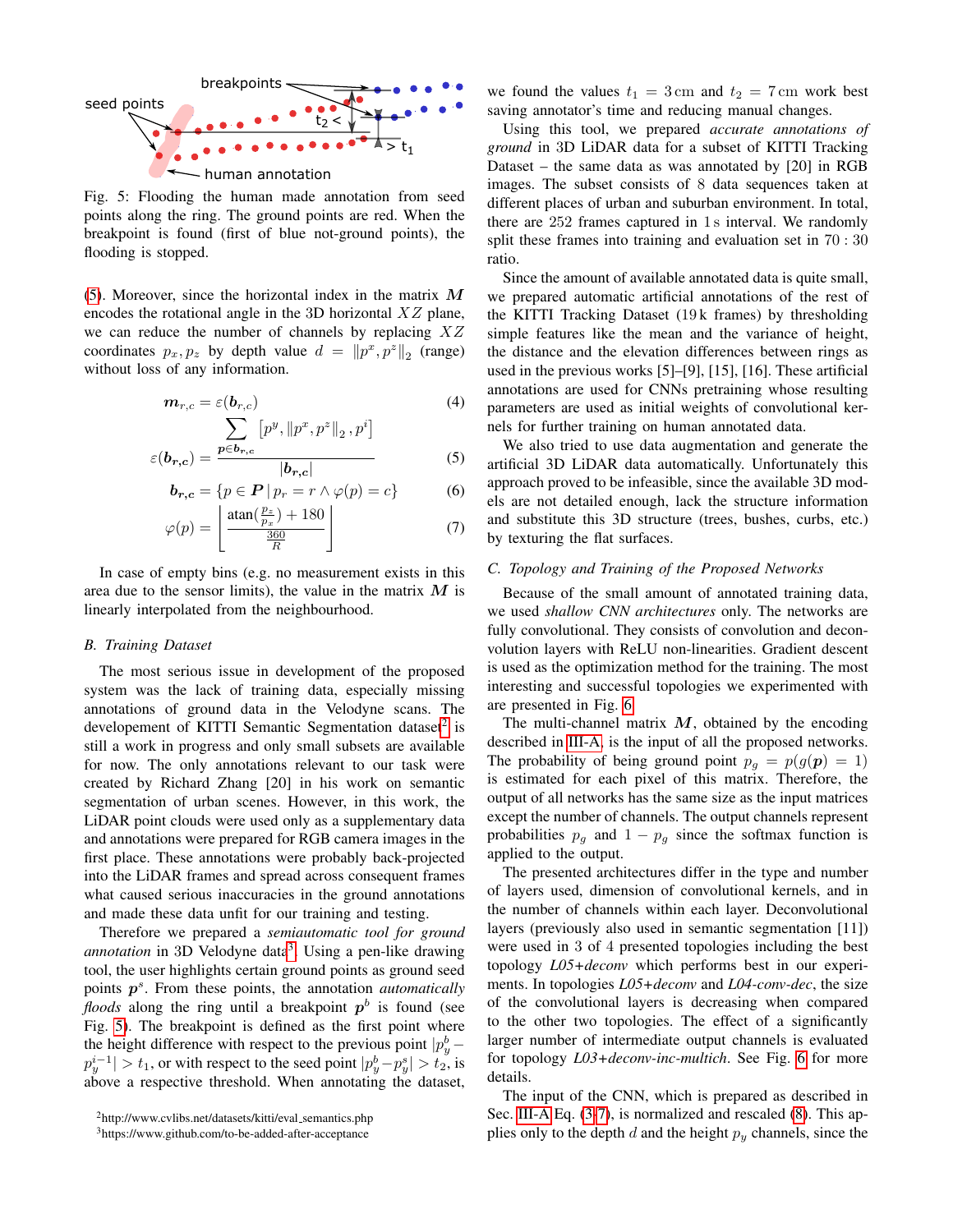<span id="page-4-0"></span>

Fig. 6: Topology of the four proposed CNNs including dimensions of intermediate data blobs (blue blocks) and the number of channels below each blob. *L05+deconv* consists of 5 convolutional layers plus single deconvolution to restore the original frame width/height. *L04-conv-dec* process the input frame by 4 convolutional layers with decreasing size (7, 5, 3, 3) of convolution kernel. In *L03+deconv-inc*, 3 convolutional layers with increasing kernel size are used. Deconvolution is used to restore original frame size in both this topology and in *L03+deconv-inc-multich* where the number of output channels are significantly larger comparing with other networks. Note: if the stride parameter  $N$  is set in (de-)colutional layers, the width and height of the output blob is (larger or) smaller N-times.

intensity values of Velodyne sensor are already normalized to interval (0; 1). In our experiments, the normalization constant is set to  $H = 3$ , since in usual scenarios, the Velodyne model HDL-64E captures vertical slice approximately 3m high.

<span id="page-4-1"></span>
$$
\overline{p_y} = \frac{p_y}{H}, \qquad \overline{d} = \log\left(d\right) \tag{8}
$$

We applied this logarithmic rescaling for the depth channel so that range differences between consequent rings are approximately the same for flat surfaces both close and far from the sensor. The rescaling should suppress the differences between the rings due to varying distance from the sensor and highlight the differences caused by the structure of observed scene – i.e. the obstacles (illustrated in Fig. [3\)](#page-2-1). In the similar manner, the horizontal disparity was previously used as an input of a convolutional network instead of using range value directly [12] what results in a normalization similar to ours.

# IV. EXPERIMENTS

<span id="page-4-2"></span>The proposed convolutional networks were implemented, trained and evaluated using *Caffe*[4](#page-4-2) deep learning framework. Both the human annotated dataset and the automatically annotated dataset were used for training and pre-training the proposed networks, respectively. We compared the results of our CNNs with the results of the robust state-of-the-art method [1] (using the original MATLAB implementation shared by the authors). It is necessary to mention one limitation of the Zhang's method. Because dimensions of the polar grid need to be set, the maximal range from the sensor is limited. In the experiments we used the 60m limit by default (and the 30m limit in the time performance

test). In order to make fair evaluation, we computed the accuracy of our method for both the maximal range set to 60m (same conditions as for [1]) and the unlimited range (to illustrate behavior for more distant measurements). Also, since the Zhang's method has no threshold/parameter for tuning the false positives to false negatives ratio, only a single precision/recall value can be computed instead of the whole PR curve.

Fig. [7](#page-5-0) shows the comparison of different networks with the reference method [1]. The results are also summarized in Table [I](#page-5-1) by means of the average precision and F-score as the metrics of accuracy. All networks were pre-trained using the automatically annotated data, trained and evaluated using the human annotated data and only the points within the range of 60m were taken into account.

The results (Fig. [7](#page-5-0) and Table [I\)](#page-5-1) show that the accuracy is quite similar for different network topologies. Better accuracy is achieved with the networks where the size of convolution kernels decreases (*L05+deconv* and *L04-convdec* CNNs) and also with larger networks. The accuracy of *L05+deconv* network is also slightly higher compared to the reference method [1]. Preserving the same recall we were able to achieve 0.5% better precision and vice versa: 0.1% higher recall while preserving the same precision. Also, since our method enables balancing FP:FN ratio, we were able to find an optimal operating point yielding better F-score.

In Fig. [8,](#page-6-0) the precision-recall curves of different network topologies trained and evaluated in different ways are shown. We compared CNNs which were trained either by using the human-made annotations only (label *human-only*), or just automatically annotated dataset (*automatic-only*), or using both datasets together (label *both*). Moreover, we evaluated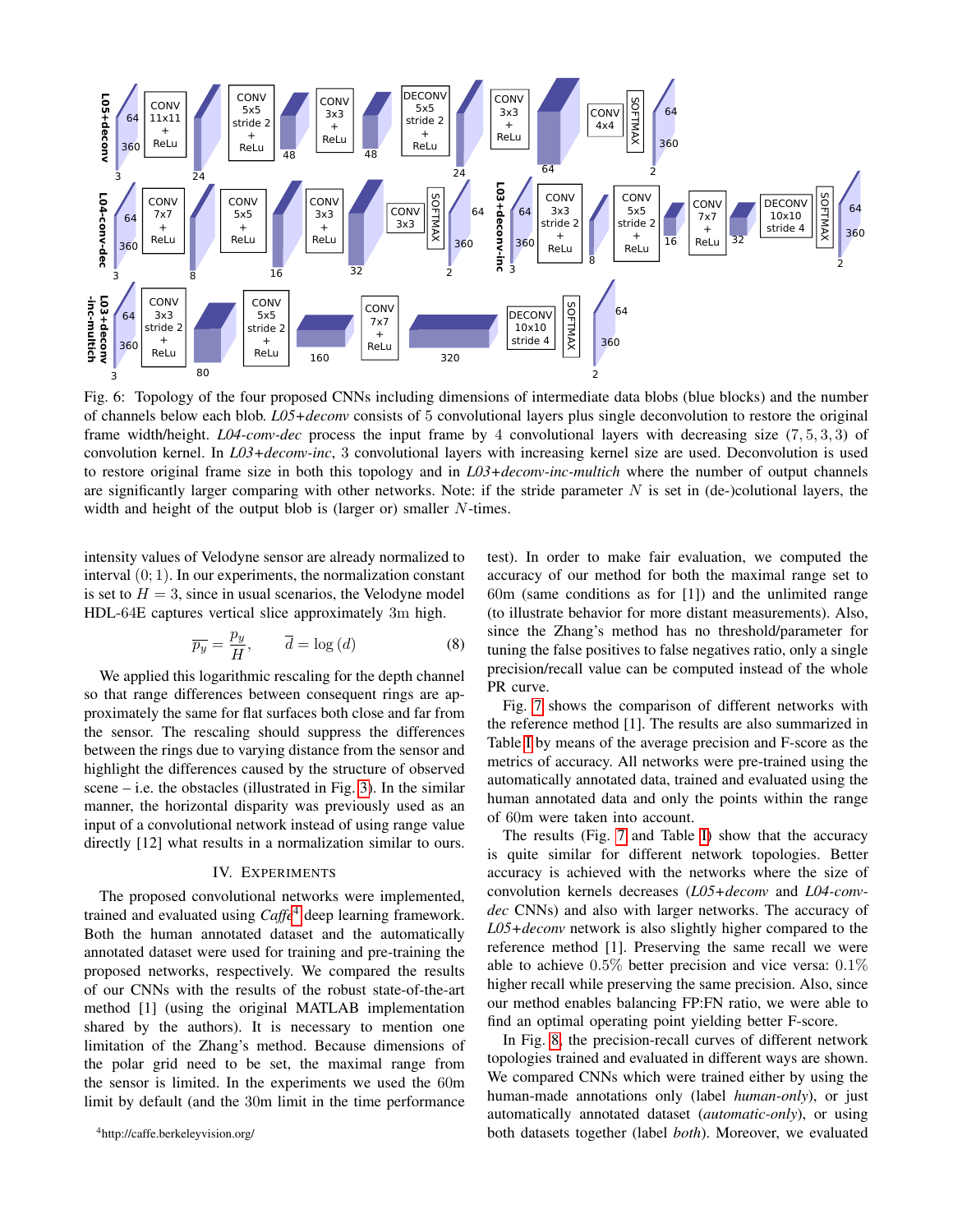<span id="page-5-0"></span>

Fig. 7: The accuracy of the proposed networks and the reference method [1] for comparison. See Table [I](#page-5-1) for numerical results.

<span id="page-5-1"></span>

|                           | AP    | Precision*<br>$recall = .992$ | <b>Recall*</b><br>$prec=924$ | <b>Best</b><br><b>F-score</b> |
|---------------------------|-------|-------------------------------|------------------------------|-------------------------------|
| [Zhang15]                 |       | 0.924                         | 0.992                        | 0.957                         |
| L05+deconv                | 0.996 | 0.929                         | 0.993                        | 0.969                         |
| L04-conv-dec              | 0.995 | 0.914                         | 0.990                        | 0.966                         |
| $L$ 03+deconv-inc         | 0.994 | 0.910                         | 0.989                        | 0.964                         |
| $L$ 03+deconv-inc-multich | 0.995 | 0.916                         | 0.990                        | 0.966                         |

TABLE I: Average precision (area under the PR curve), precision, recall and the best F-score of the proposed networks compared to [1]. \*The precision (and the recall) were estimated for points where recall (and precision respectively) is the same as the results of [1] (also displayed in Fig. [7](#page-5-0) by red and blue line). The best F-score is taken as the highest value of harmonical average of precision and recall within the whole PR curve.

the accuracy when all points are considered (label *all*), or when the maximal range is limited to 60m (label *near*) as used also by Zhang [1]. The examples of CNN outputs can be found in Fig. [9.](#page-6-1)

The results depicted in Fig. [8](#page-6-0) show that cases where reasoning about the ground was made only within the certain range (label *near*) yield better results. This is expected, since the density of measurements in farther areas is much lower. Also, the CNNs trained with human annotated datasets behave more accurately than CNNs trained on artificial data (evaluation is always made using the human annotations). An interesting fact is that this gap is less significant for networks with smaller architectures (e.g. *L03* compared to *L05*). This is probably caused by higher generalization which compromises discriminative power when learned on real annotations.

Table [II](#page-5-2) shows the average processing time of proposed networks using CPU only implementation (Intel i5-6500) and using GPU acceleration (GeForce GTX 770) on a standard desktop computer. These numbers indicate the usability of the networks for certain mobile robot platforms. *L03+decovinc* requires low CPU consumption and therefore it is suitable also for small robots with low computational power. On the

<span id="page-5-2"></span>

|                           | $CPU$ only $[ms]$ | with GPU [ms] |
|---------------------------|-------------------|---------------|
| $L$ 05+deconv             | 139               | 70            |
| L04-conv-dec              | 90                | 3.2           |
| $L$ 03+deconv-inc         |                   | 12            |
| $L$ 03+deconv-inc-multich | 355               | 6 G           |

TABLE II: Performance comparison of the proposed networks in terms of speed. The average processing time per single Velodyne LiDAR HDL-64E frame is presented. The mini-batches of size 4 were used (i.e. 4 frames were processed in parallel).

contrary, the *L05+deconv* topology would be suitable for platforms where GPU acceleration is available because of the superior accuracy.

As was said before, the main advantage of our method is superior time performance when compared to the method of Zhang et al. [1]. In our experiments, when using the Zhang's MATLAB implementation, the processing time of Velodyne HDL-64E LiDAR frame was 145 sec and consumed 11 GB of memory on average (note: no memory swapping which would compromise the performance happened during the experiments). Also, when we decreased the maximal range (and also the size of the internal 3D polar grid) to 30m, the processing time dropped to 75sec per frame and the memory consumption to approximately one half. However, this is still really far from real-time performance.

# V. CONCLUSION

We presented a real time and robust ground segmentation method of Velodyne LiDAR data, which outperforms the current state-of-the art methods in both the accuracy and speed. Our results show that the sparse LiDAR data can be encoded into the dense 2D representation and processed by CNN. Our method improved the precision of state of the art  $[1]$  (by  $0.5\%$ ) and significantly improved the speed of ground segmentation process from minutes to 140 ms using CPU and 7 ms with GPU acceleration.

We showed that CNN approach is suitable for simpler task of ground segmentation where the results are near ideal. In the follow-up work, we want to explore the potential of this approach in more challenging semantic segmentation or move detection and also in quite different tasks of visual odometry estimation in the LiDAR data or point cloud registration.

As a secondary outcome of our work, we created the dataset with ground annotated and make it publicly available along with the annotation tool. Such data can be used for designing, training, and evaluation of other ground segmentation approaches.

#### **REFERENCES**

- [1] M. Zhang, D. D. Morris, and R. Fu, "Ground segmentation based on loopy belief propagation for sparse 3d point clouds," in *2015 International Conference on 3D Vision*, Oct 2015, pp. 615–622.
- [2] D. Z. Wang, I. Posner, and P. Newman, "What could move? finding cars, pedestrians and bicyclists in 3d laser data," in *2012 IEEE Int. Conference on Robotics and Automation*, May 2012, pp. 4038–4044.